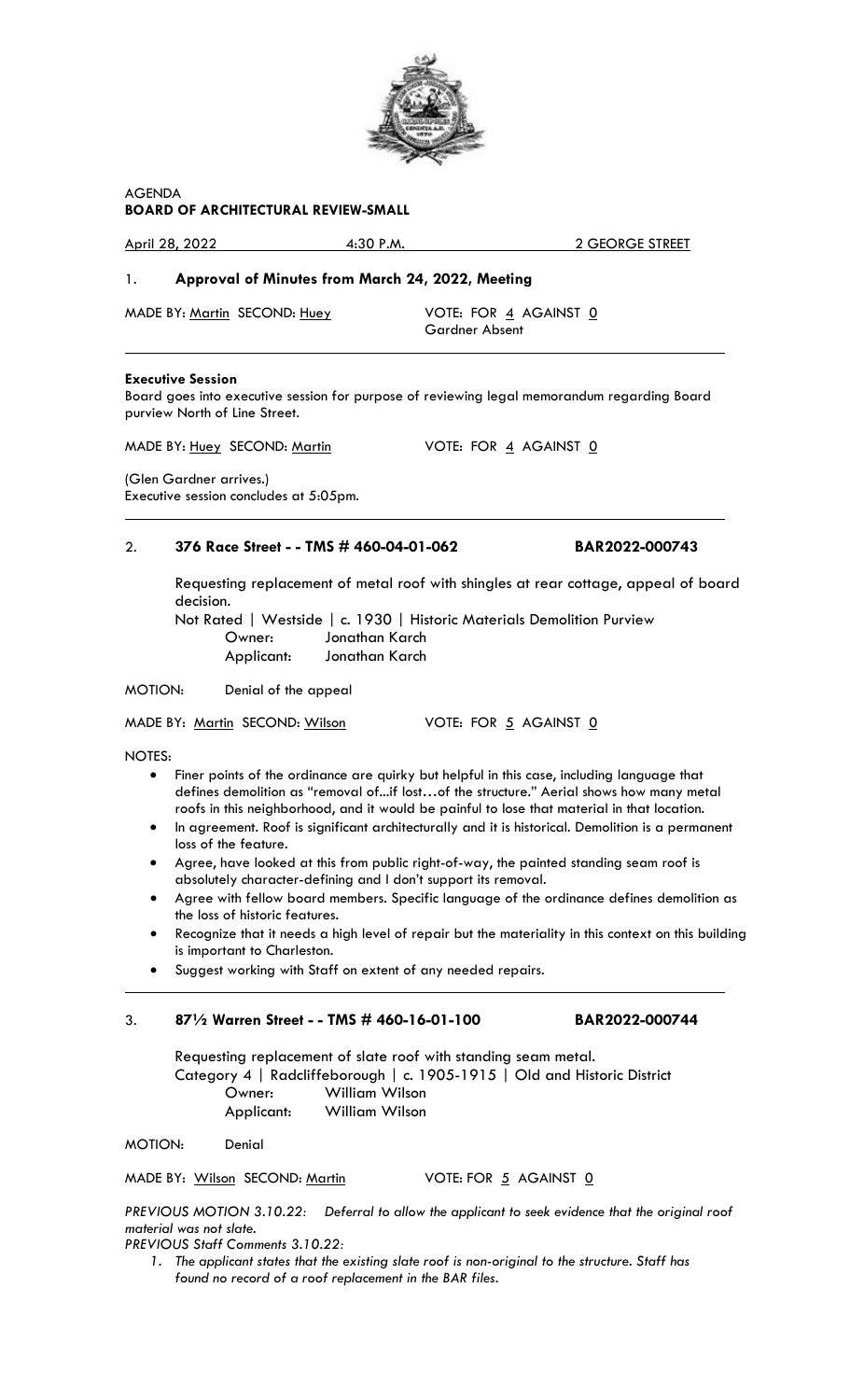- *2. The failure is not substantiated by a structural report.*
- *3. Slate is a significant roofing material within the historic districts and should be repaired and retained.*

## Staff Comments:

- 1. Staff's policy, comments, and recommendation haven't changed from the previous meeting, and per our policy standard, historic fabric should be retained and repaired or replaced in-kind.
- 2. Additionally, a roof permit from March 12, 1990 was found which states "reroofing no change" which therefore implies that slate was and has been on the house continuously.

### Staff Recommendation: Denial

NOTES:

 $\ddot{\phantom{a}}$ 

- Board member asks Applicant as to his oppositition to replacement. Applicant responds that this is due to cost of \$65,000.
- Date of survey card is 1985, and card photograph indicates a shingle/tile shape, ridge cap, and guttering system which would be typical for a masonry building. Don't see evidence that the roof hasn't been slate. Building permit from 1990 indicates that roof was replaced with the same material – material on 1985 card. See nothing to the contrary
- Regarding existing roof, there may be confusion on the survey card as to material, but photo clearly shows it was not a standing seam metal.
- Doesn't make sense that a slate roof would have replaced a lesser material, in 1990.
- Minor errors on survey cards can existing, but photo on card speakers louder than words. Less
- Seems unlikely that a historic metal roof would have been replaced with slate. More evidence that there was a slate roof. Composite did not exist when the house was built in 1905.
- Regarding context and materials, the variety is what's important. Losing that in the vicinity would be regretful.

## 4. **497 Huger Street - - TMS # 460-02-04-076 BAR2022-000774**

Request replacement of metal roof. Category 3 | Hampton Park Terrace | c. 1915 | Historic Materials Demolition Purview Owner: Christian Kendall Applicant: Jordan Dickens (presented by Shawn Otis)

MOTION: Denial of demolition

MADE BY: Martin SECOND: Gardner VOTE: FOR 5 AGAINST 0

Staff Comments:

- 1. Hand-crimped metal roofs are a character-defining feature of various historic houses and structures throughout the Peninsula.
- 2. The Policy Statement on Charleston Standards encourages property owners to retain and repair historic fabric rather than replace it. Furthermore, the policy states, "When deterioration is so severe that replacement is necessary, the new feature should match the old in design, color, textures, and where possible, materials."
- 3. While we do not have jurisdiction over the new roof, the applicant's proposal does comply with BAR standards for replacing in kind.

Staff Recommendation: Final Approval

NOTES:

 $\ddot{\phantom{a}}$ 

- Board member seeks clarification on proposed replacement material manually crimped, painted, factory finish.
- Applicant should provide additional photos of the damage to ascertain. Am opposed to tion of the fabric as a loss of character of this building. Comfortable with Staff guiding Applicant through an in-kind replacement and repair.
- Agree with fellow Board Member in viewing the definition of demolition as the loss, in lieu of a replacement in-kind. Important to differentiate.
- Encourage repair, such as utilizing a replacement in-kind.

# 5. **1137 Morrison Drive - - TMS # 461-09-01-011 BAR2022-000775**

Request alteration to pole sign for new reverse lit channel letters. Not Rated | North Central | Historic Materials Demolition Purview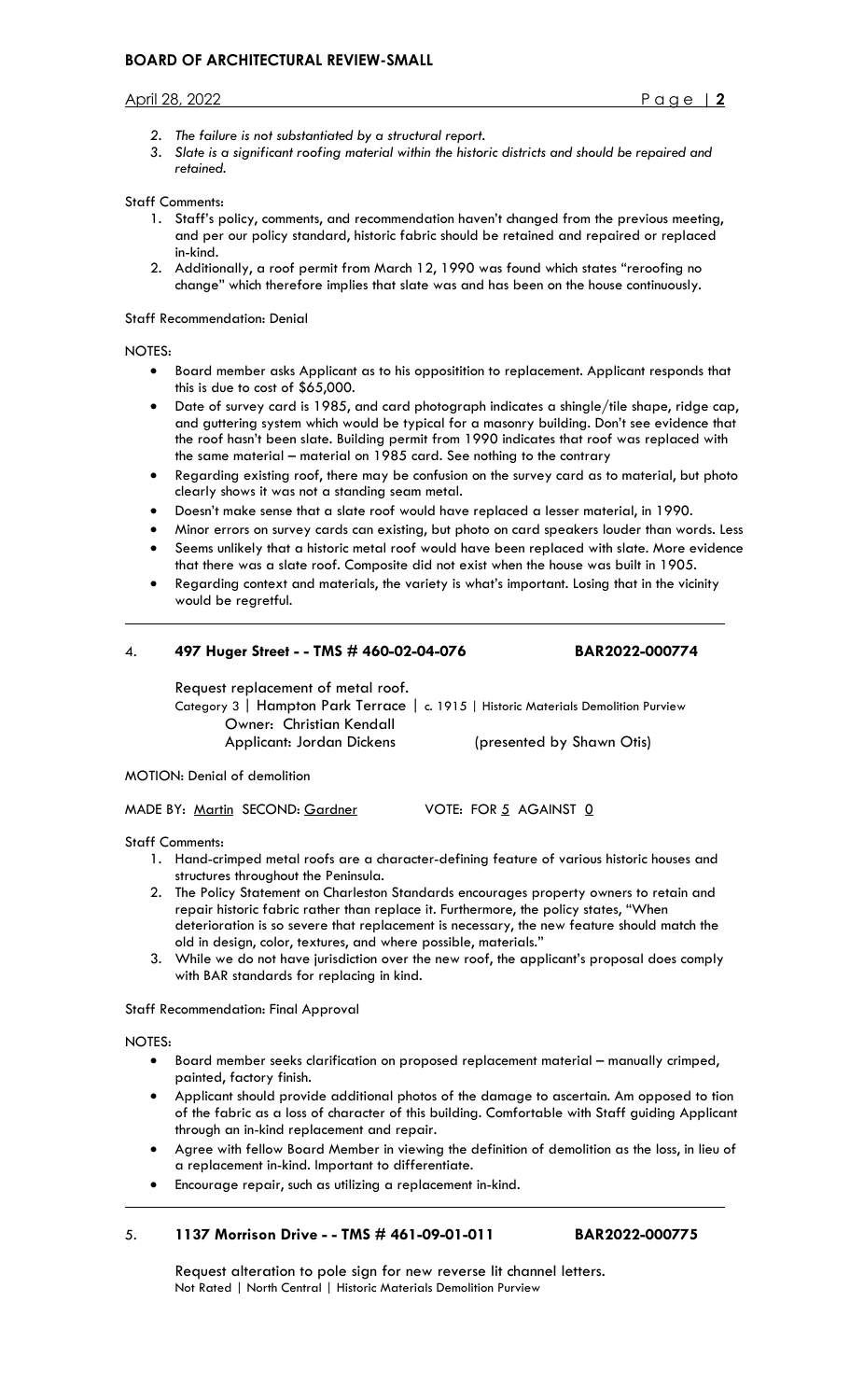Owner: John and Brenda Haire Applicant: Brooks Signs, Jonathan Alcon

## MOTION: Approval

MADE BY: Martin SECOND: Huey VOTE: FOR 5 AGAINST 0

## *BAR-L Staff Comments 4.27.22:*

- *1. Certain parts of the Historic Corridor District are experiencing significant new growth.*
- *2. This growth is creating a rapid influx of proposed signage which is not directly addressed in the Sign Policy Statements. Most are asking for signage types which we would normally have to Deny based on the existing language of the General Sign Policy Statement.*
- *3. Denial of these submittals may result in appeals possibly resulting in a number of these signage submittals coming before the Board on a regular basis.*
- *4. The advent of new lighting technologies coupled with an evolving architectural language of in some of these areas can be compatible and appropriate but must be reviewed carefully on a case-by-case basis.*
- *5. Overly bright, jarring, or garish colors or designs are to be strongly avoided with only signage which complements the building and its' context being allowed.*
- *6. As an internal check, any illuminated signage should be reviewed and approved by the City Architect before an Approval is entered into the City's Data Management System by Staff.*

## *BAR-L Staff Recommendation 4.27.22:*

*Approval for amended language to the General Sign Policy Statement to include the Historic Corridor District and the allowance for additional types of signage and the illumination thereof, on a case-bycase basis.*

*Alternatively, if the Board Defers, Denies or fails to act on this Agenda item, the signage submittal for 997 Morrison Dr. (CTC) should be heard, as they have been waiting a long time for a decision on their signage request which would be Denied by Staff under the current General Sign Policy Statement.*

## Staff Observations:

- 1. The current sign is legal, non-conforming.
- 2. If the current sign is changed structurally, it must be brought into compliance, which allows a monument sign rather than pole sign.
- 3. If the current sign was simply refaced (no structural changes) it could remain the current size.

## Staff Comments:

- 1. Staff has no issue with the reduction in size.
- 2. The lighting is appropriate for the location and use.

Staff Recommendation: Final Approval.

NOTES:

 $\overline{a}$ 

- No issue
- Agree its legal non-confirming which Is why I asked. Reducing in size so problem but do agree that a policy statement would
- Enc a Morrison corridor policy for signage is warranted
- Staff rec is on target. Size reduction is an improvement and need a board discussion for this area. Is appropriate today though

## 6. **15 Bedons Alley - - TMS # 458-09-03-087 BAR2022-000776**

Request conceptual approval for new construction of single family. New| Charlestowne | Old and Historic District Owner: Elizabeth Simmons Applicant: Sebastian Von Marschall

MOTION: Conceptual Approval with Staff comments and Board comment to study the window hierarchy and FRBS.

MADE BY: Huey SECOND: Gardner VOTE: FOR 5 AGAINST 0

## Staff Comments:

1. There appears to be a scale issue with the windows compared to the adjacent (left) property. Applicant to confirm size of standard window used.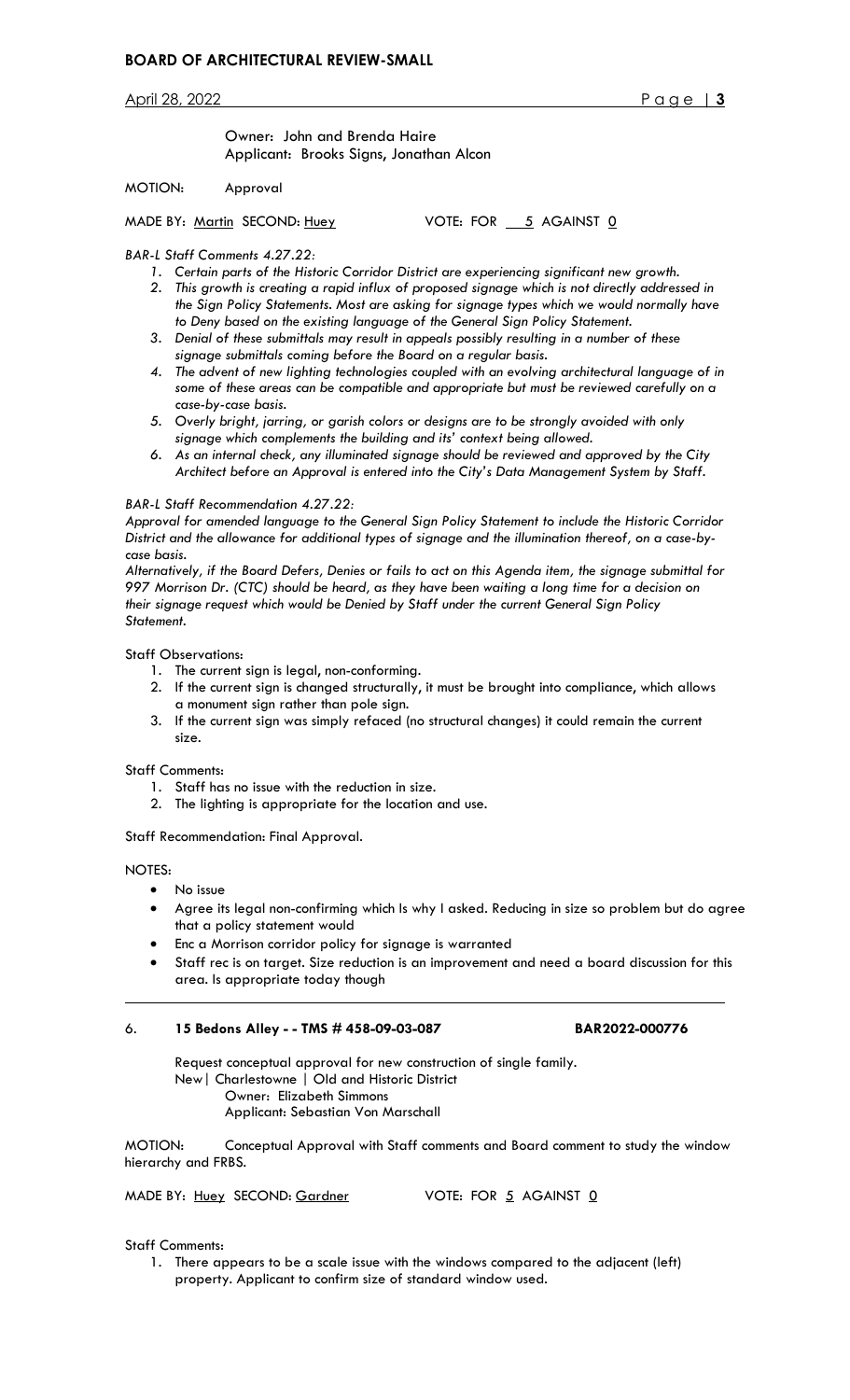# **BOARD OF ARCHITECTURAL REVIEW-SMALL**

April 28, 2022 Page | **4**

2. Staff appreciates the use of detailing on the north wall to mitigate the flush solid wall but suggests further explanation or restudy for alternative methods or treatments.

Staff Recommendation: Conceptual approval with staff comments and final review by staff.

NOTES:

 $\ddot{\phantom{a}}$ 

- Handsome building, and well detailed. Window comments regarding size and height could be remedied. No issue with portico - handsome feature with superb materiality. Will give a lighter feel than a full length piazza. Would like to see how drainage is addressed.
- Regarding height of first floor, Applicant indicates floor will be lowered due to stair restraints.
- Well detailed and handsome proposal.
- No concern on height/scale/mass.
- Appreciate PSC's comment and might be worth considering window hierarchy and portico comments as well as staff's comments regarding windows and north wall.

# 7. **13 E Battery Street - - TMS # 457-16-04-085 BAR2022-000777**

Request reconstruction of the east portico, new drive, and pedestrian gates. Category 2 | Charlestowne | 1845| Old and Historic District Owner: Ted and Christy Ray Applicant: Glenn Keyes Architects

MOTION: Final Approval

MADE BY: Huey SECOND: Wilson VOTE: FOR 5 AGAINST 0

Staff Observations:

1. Staff's previous comments have been addressed.

Staff Recommendation: Final approval.

NOTES:

 $\overline{a}$ 

- Question for Applicant regarding phasing and fan window. App confirms that fan window is a deviation but allows light into the apartment. Applicant confirms roof material to be membrane terne roof.
- Great project.

# 8. **20 S Battery Street - - TMS # 457-16-02-052 BAR2022-000778**

Request conceptual approval of wood balustrade at roof and reconstruction of wood brackets at attic balcony.

Category 1 | Charlestowne | 1840| Old and Historic District Owner: Charleston Properties South Battery, LLC Applicant: Glenn Keyes Architects

MOTION: Final Approval

MADE BY: Martin SECOND: Huey VOTE: FOR 5 AGAINST 0

Staff Comments:

1. Revise new balusters to match the existing balusters on the lower piazzas.

Staff Recommendation: Final Approval.

NOTES:

 $\overline{a}$ 

• Applicant confirms material to be all wood.

# 9. **58 Laurens Street - - TMS # 458-01-01-018 BAR2022-000779**

Requesting conceptual approval to change the configuration of front doors and windows, replacing the Juliet balcony. Not Rated | Ansonborough | 1940 | Old and Historic District

Owner: Lesley Firestone & David Vyborny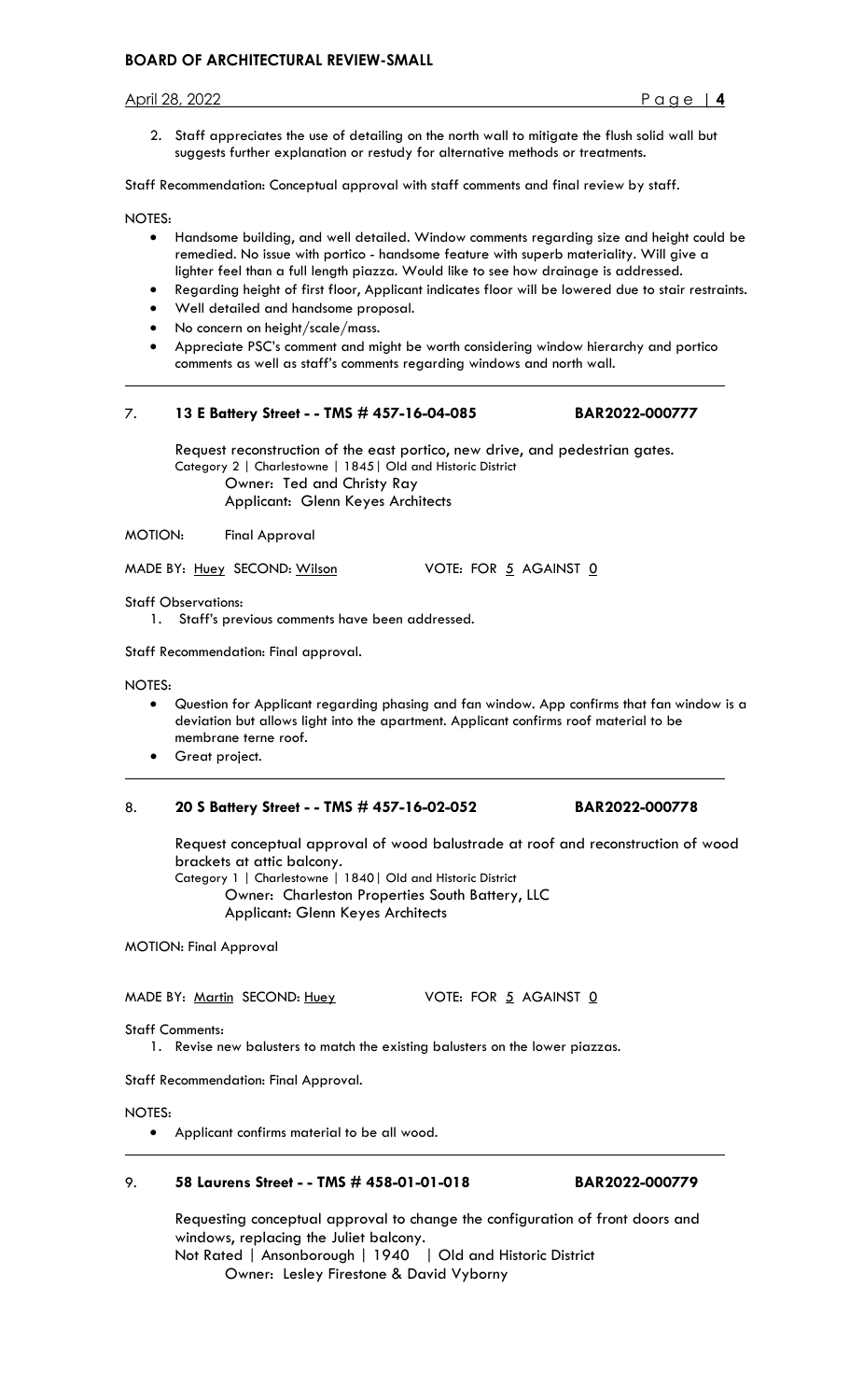## Applicant: Laura Altman

MOTION: Deferral to restudy and preserve the character-defining features, particularly the fenestration at the front elevation, and a Board comment that painting this brick is discouraged.

MADE BY: Martin SECOND: ? VOTE: FOR 5 AGAINST 0

Staff Comments:

1. Staff would prefer that the balcony engage with the columns, similar to how the original porch appeared, but this is an improvement from the existing with a nicer and more ornamental railing.

Staff Recommendation: Conceptual approval with final review by staff.

### NOTES:

- Applicant confirms that brackets will be needed for the balcony for structural purposes, that visible material is a ledger board, that restoring original second story porch is not part of the scope of the project at this time, and that house was designed and built as a duplex.
- Confirm no landing required at top of stairway.
- Would lament the loss of the original duplex façade, as these were intentionally designed and were part of the peninsula.
- Painting of brick has been controversial on this Board.
- Appropriateness of painting on brick depends on the age of the brick. Structures of the 1940s are often in between – suburban or special brick? Needs to be looked at carefully.
- Must be careful with the erasing of history of this building while understanding the best use might be as a single family dwelling.
- In favor of preserving the look of the duplex to avoid confusion and to preserve history. Not opposed to proposal, but would encourage you to keep the existing configuration. Encourage restudy.
- Agree with fellow Board Members particularly regarding the 3-over-1 windows which are defining features. Duplex appearance is also a character-defining feature and would struggle with proposed changes at front. Juliet balcony structure will need significant support. Makes more sense to restore original porch. Can't support wholesale rearrangement of front façade.
- Lite patterns of the new doors are in contradiction to the windows. More harmony in the pattern of fenestration is warranted.
- Balcony is tricky but biggest concern is painted brick and rearrangement of front façade.
- No issue with Juliet balcony, not useful but perhaps not intended to be.
- Encouraged that house is getting love it needs and scope of work prudent to settle house into streetscape. Amount of fabric requested for change warrants restudy and reconsideration.
- Reversible field sample for brick paint could be an option for review.

#### **Break**

 $\overline{a}$ 

 $\ddot{\phantom{a}}$ 

MOTION: Ten-minute break

MADE BY: Martin SECOND: Huey VOTE: FOR 5 AGAINST 0

# 10. **6 Prioleau Street - - TMS # 458-09-04-075 BAR2022-000751**

Request conceptual approval for construction of two single-family buildings on a vacant lot governed by Factors Walk PUD.

 French Quarter | Old and Historic District Owner: Vanderking Capital Applicant: Amber Aument

MOTION: Conceptual Approval with Staff comment 2 and Board comment to restudy ground level pedestrian experience, to lower the clear height of the gournd floor to a maximum of 8 feet, and to restudy the Juliet balconies.

MADE BY: Martin SECOND: Wilson VOTE: FOR 5 AGAINST 0

Staff Comments:

1. The composition of each structure is busy, perhaps driven by program or perhaps driven by desire for visual interest on tall facades. Charleston architecture relies on simplicity in massing and rational repetitive fenestration. Because there is reduced visibility to a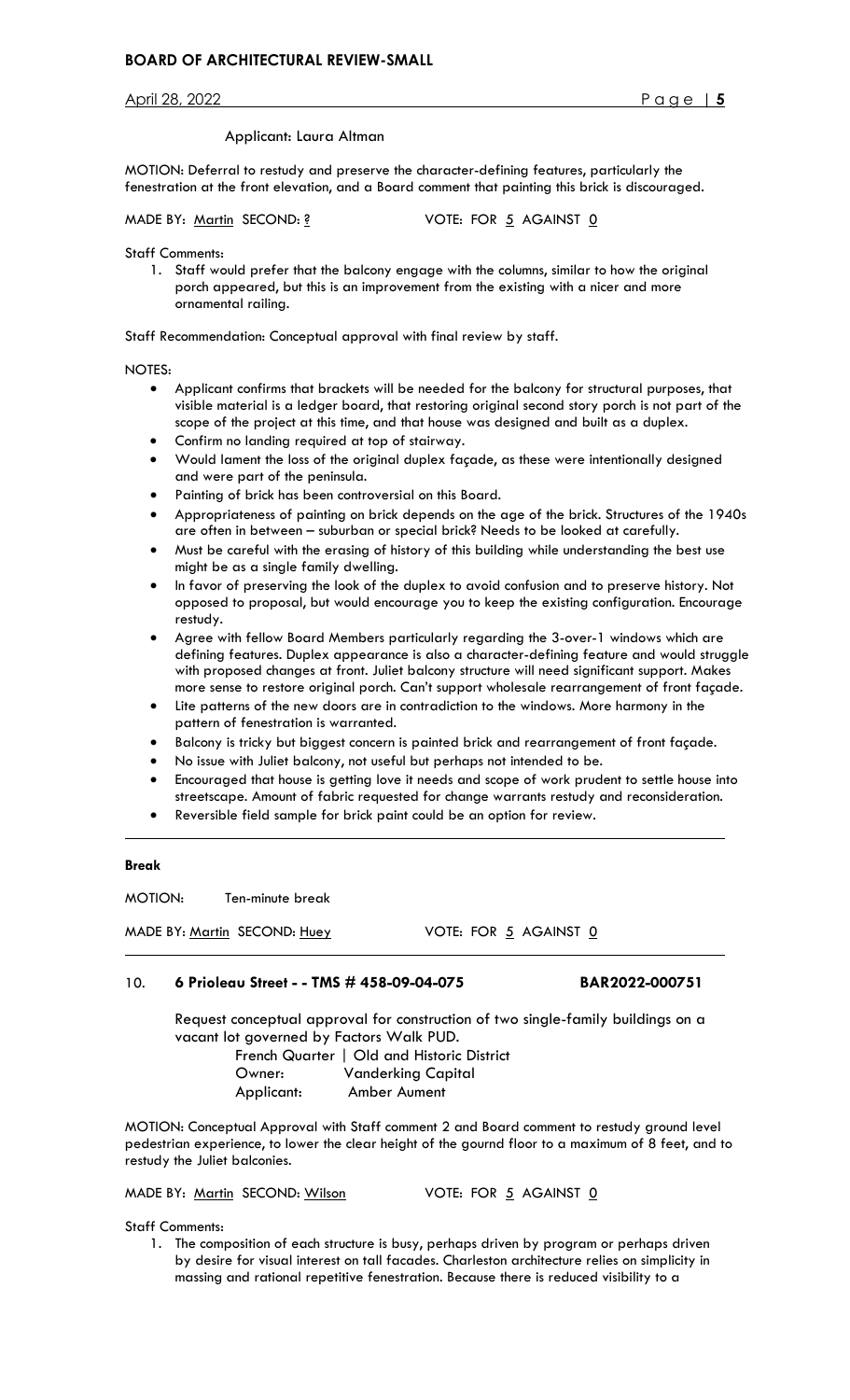portion of both proposed buildings, Staff has worked with the Applicant, and the Applicant has been responsive, on small tweaks on the most visible portions. Staff is relying upon the provided three-dimensional images to comprehend how the visible portion of each building will be viewed. With this, the massing is found to be sufficiently responsive to each open view corridor.

- 2. Consider any additional simplifications to the facades such as limiting the use of trim bands and bay extensions. Consider a different material for the base to mitigate the height. Staff suggests the ground floor be a projected base of the same brick material for the other floors. (Four floors is permissible in the Factor's Walk PUD which governs this property.)
- 3. Regarding the garage doors facing Prioleau and Concord Streets, while typically not ideal, a study of the area reveals parking garages a block north and south of this property as well as screened but open parking beneath a building directly north on the same block. To implement garage access facing the street, Applicant must utilize minimally-sized single-bay highly upgraded garage doors.

Staff Recommendation: Conceptual Approval with Board and Staff comments

NOTES:

 $\overline{a}$ 

- Applicant confirms there are no design guidelines in the PUD, 2 and 4 Prioleau are outside of the PUD, chimneys to be smooth stucco on frame, and bay element which shows setback encroachment on A1.0 has been addressed.
- Clear that Applicant has thoughtful approach and given project a lot of attention, but also hear the concerns. Believe simplified fenestration and simplifying some of the decorative elements like the Juliet balconies would benefit the project. Height is probably appropriate for this location. Appreciate pulling back the top level. Could reduce the ground floor closer to 8'. Agree with applicant that roof terrace element has precedent in this area. Not particularly friendly for ground-floor pedestrian level experience and public realm. Otherwise, well considered and high quality.
- Ground floor could be lowered to 8' based on FEMA and 2' freeboard. Recess of garage doors is important. Complicated site. Height fits the context. Agree that fenestration and continuity needs restudy.
- Nice design.
- Treatment of garage doors is very important. Come down in height. Simplification of window patterns is due. Height/scale/mass is ok.

# 11. **698 Rutledge Avenue - - TMS # 463-05-04-070 BAR2022-000780**

Request alteration to exterior stairs and porch enclosure, fenestration changes. Category 4| North Central |c. 1942 | Historic Corridor District Owner: Ben Dallesandro Applicant: AJ Architects

MOTION: Conceptual Approval with Staff comment #1 and FRBS

MADE BY: Gardner SECOND: Huey VOTE: FOR 5 AGAINST 0

Staff Observations:

1. The stairs being altered are not visible and the appurtenance is minimally visible from public ROW.

Staff Comments:

1. The existing plans appear to show the newly proposed windows and additionally the octagonal outline of the newly proposed windows are depicted on the existing elevation. Applicant to confirm if this is an indication of the demolition for the windows or an indication that these were original on the elevation.

Staff Recommendation: Conceptual Approval with staff and board comments and final review by staff.

NOTES:

 $\overline{a}$ 

- Didn't even realize there was a tower; ready to see something come on this corner.
- Applicant confirms that intent of painted portion is to repaint. Fear removal will take the finish off the brick. Constantine building? No issue with proposal. will be positive for building and neighborhood. Agree with Staff and appreciate the application.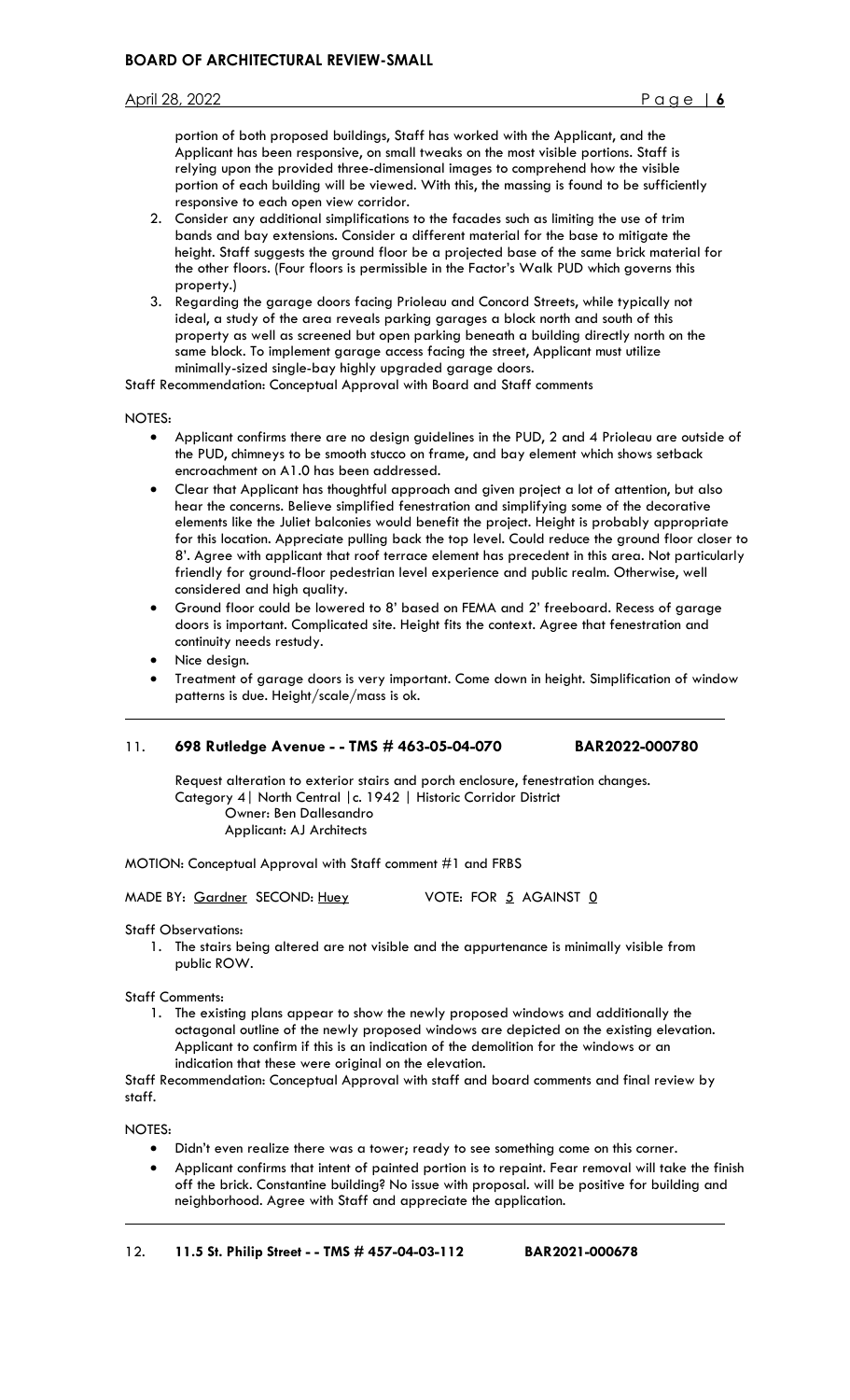Request new construction of mixed-use building utilizing existing remnant walls of previous structure.

Not Rated | Harleston Village | c. 1915 | Old and Historic District Owner: Colin Colbert/ CKC Properties LLC Applicant: Ashley Jennings, AJ Architect

MOTION: Preliminary Approval with Staff comments and Board comment that approval of ground face block system still is pending Board review of 4'x4' mock-up.

MADE BY: Huey SECOND: Martin VOTE: FOR 5 AGAINST 0

Staff Observations:

1. Material sample has been provided.

## Staff Comments:

- 1. The glass brick/block on the north elevation should be further described.
- 2. Staff is not opposed to the circular window at the front elevation as the contemporary design of the new building provides a nice juxtaposition to the existing salvaged element. Additionally, the shape may reflect the arches found in the existing salvaged element. Staff does contemplate whether this window should be raised higher on the elevation to mitigate some of the solid wall above especially in light of what angle of visibility might exist. Staff suggest a study of this.
- 3. Applicant shall provide additional information on the proposed block texture, size, and finish.

Staff Recommendation: Preliminary Approval

## NOTES:

 $\ddot{\phantom{a}}$ 

- Regarding the circular window, in a way agree with HCF comment. However, it is a more modern building; round window is a good solution, better than square; matches the arches.
- Comfortable with the circular window.
- Something I don't like about the round window, but something needs to be there. Not sure what. Maybe it crowds the historic ruin?
- The round window could work but agree with Staff regarding its positioning maybe raise it 12"? Centering it in the field might work better. The diameter is the width of the center pane below so makes sense. Block could work but will be difficult to see a field sample as part of a partial wall assembly with mortar as described to see if it has the monolithic appearance as intended. Reads as a CMU block wall, which is not the appearance of quality we want. Need to see in larger format. Other detailing is coming together. Larger overhang at roof will be a challenge.
- Echo previous Board Member. Would not aim towards the Mount Pleasant installation, as shared in images. A mock-up with mortar could be reviewed. Walls need to feel monolithic and not appear as a concrete block wall even though it is. Rest has progressed. Just have material concern.

# 13. **51 Chapel Street - - TMS # 459-13-01-071 BAR2022-000781**

Request replacement of ground floor columns and handrail, and restoration of second floor porch.

 Category 3 | Garden District |c. 1890 | Old and Historic District Owner: Marc Anderson Applicant: Robbie Marty

MOTION: Conceptual Approval with Board condition and FRBS with staff comments and a board comment that realignment of front columns to eliminate the awkward cantilevered condition.

## MADE BY: Huey SECOND: Martin VOTE: FOR 5 AGAINST 0

Staff Observations:

- 1. The fire stairs are not original to the house.
- 2. Staff appreciates the reestablishment of the second-floor porch. The details of the proposed columns and railing mimic those at 53 Chapel.

## Staff Comments:

1. Balusters on piazza railing should be noted as nominal  $2 \times 2$ , not  $1 \frac{1}{2} \times 1 \frac{1}{2}$ .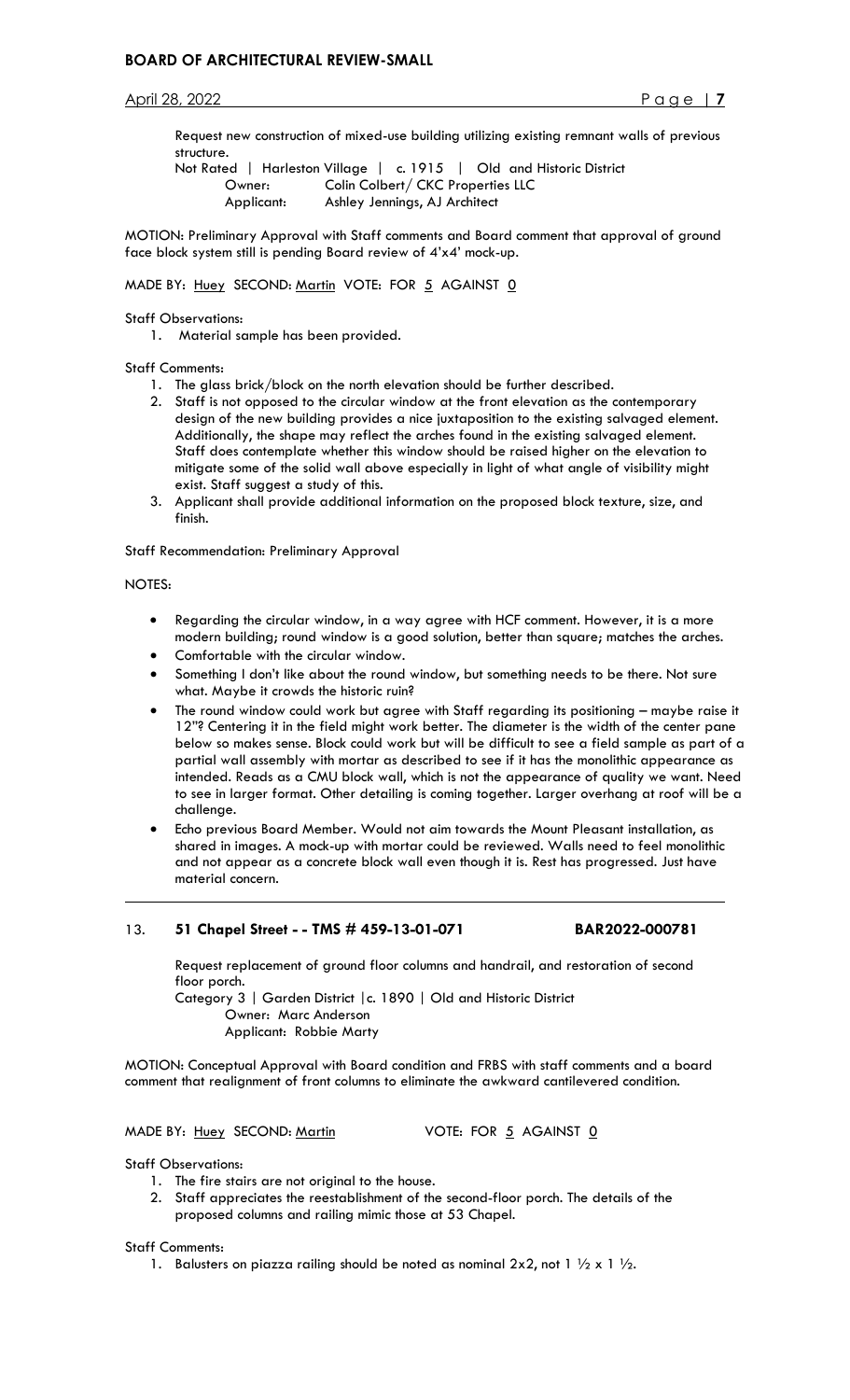# **BOARD OF ARCHITECTURAL REVIEW-SMALL**

April 28, 2022 Page | **8**

2. Provide construction details including eaves, trim, piazza screen and other details as necessary to show finished details of specific conditions with materials noted.

Staff Recommendation: Conceptual Approval with final review by staff.

NOTES:

 $\overline{a}$ 

- Applaud this as good first step with hopefully more to come on this house. Request reestablishment of propert column alignment between floors. Work with Staff as needed on siding.
- A move towards proper restoration. Makes no sense to put money into cantilevered condition, as this should be fixed to match its sisters. Encourage a full reopening of the porch at the second floor back to its original configuration and matching the sister houses.

# 14. **23 Reid Street - - TMS # 459-09-03-030 BAR2021-000389**

Request final approval for new construction of a single-family residence. Not rated | East Side| Old City District Owner: Dawn Limberg Applicant: Clay Shackelford Architect

**Deferred by Applicant**

# 15. **57 Barre Street - - TMS # 457-02-04-088 BAR2022-000782**

Request conceptual approval for new construction of a single-family residence. Harleson Village | Old and Historic District Owner: Bud Mann Applicant: Joel Adrian

MOTION: Deferral for architectural direction with Staff comments and Board comment to restudy the stucco on frame or to provide more detail on the proposed system.

MADE BY: Martin SECOND: Huey VOTE: FOR 5 AGAINST 0

Staff Comments:

- 1. The most prominent portion of the proposed is the stair tower. Unfortunately the ground floor of this most prominent feature is treated to emulate a bay of the garage, overshadowing the entry. Restudy the elevation and associated massing.
- 2. The south elevation may be the most visible and this one consists of large stucco plans and joint work. Restudy this elevation.
- 3. There is no description or image of the proposed fencing and gates but, according to the first floor plan and site plan, this seems to be a large part of the front elevation, stretching from one corner of the house to the other. Provide information on these elements.
- 4. The mix of fenestration needs restudy. The palette consists of single or double-hung windows, small square and rectangular windows, an accent oval window, and mixed-width casement style French doors. Additionally the French doors offer only Juliet balcony railings. And then to complicate matters, these openings utilize shutters which may or may not operate with Juliet balcony railings. Charleston's architecture relies on uncomplicated rhythmic fenestration. Restudy.
- 5. While material and detailing pertain to preliminary review, general architectural direction falls under the conceptual review. The proposal does not depict a clear architectural direction or depict elements, such as eave treatment or roof material, that would push the project in one direction over another.
- 6. Window head trim should reflect the window beneath it. Shutter shape should also reflect the adjacent window. Revise the arched bands over any non-arched windows prior to preliminary review.

Staff Recommendation: Deferral with staff comments.

## NOTES:

- Much discussion over stucco over frame.
- Not problematic for height/scale/mass. Could be detailed to respond to comments heard. Would be better if upper portion wasn't stucco with joints because detailing around